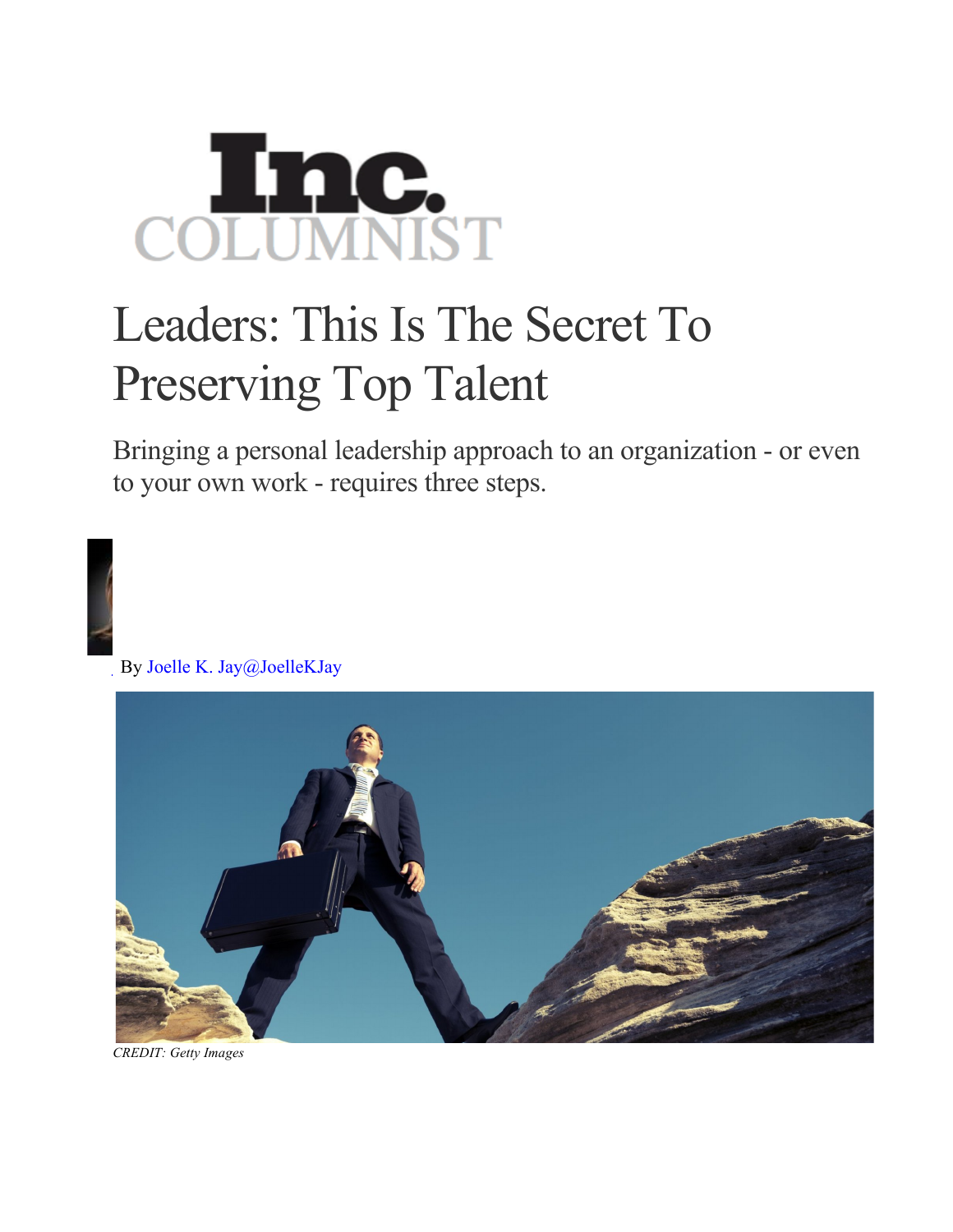If company leaders hope to keep top talent, they are going to have to preserve their most talented employees.

If talented employees hope to fulfill their potential, they are going to have to learn to think differently.

For both company leaders and their talented workers, the kind of thinking and working required in the complex work environments that have come to characterize today's business settings are more intense than they were in the past. To succeed, employees must learn to be more strategic.

More thoughtful.

## More aligned.

Leaders at every level must be approach their work with all of the talent they have, for the benefit of the company and for the sustainability of their results.

Imagine what a difference that could make. Leaders who take time for the proactive, good strategic thinking feel clearer and more settled. They are able to discern the priorities and stay focused on them, and the rest of the busyness just fades into the background. They are more focused on results. They are better team players. They are aligned to their company vision, their managers' needs and their partners.

Best of all, they have time for themselves to rest and renew their energy. Overall, they experience a more committed, results-based approach to work and life that leads to loyalty in a company, better retention, and a better quality of life.

How does one create such an environment? The secret is personal leadership.

Just as corporate leaders must apply the practices and principles of strong leadership to make their company succeed, so must individual employees apply the practices and principles of strong leadership to succeed for themselves. Personal leadership is at the heart of a high quality way to work.

Bringing a personal leadership approach to an organization - or even to your own work - requires three steps.

First, identify talented individuals in whom to invest. If you're a leader who wants to be successful in your own career, that "talented individual" may be you.

Next, empower them to take a leadership mindset, and teach them to focus on their top priorities. Last, do so in a way that would be efficient in terms of both cost and time so they develop themselves as leaders while keeping up with the pace of their business.